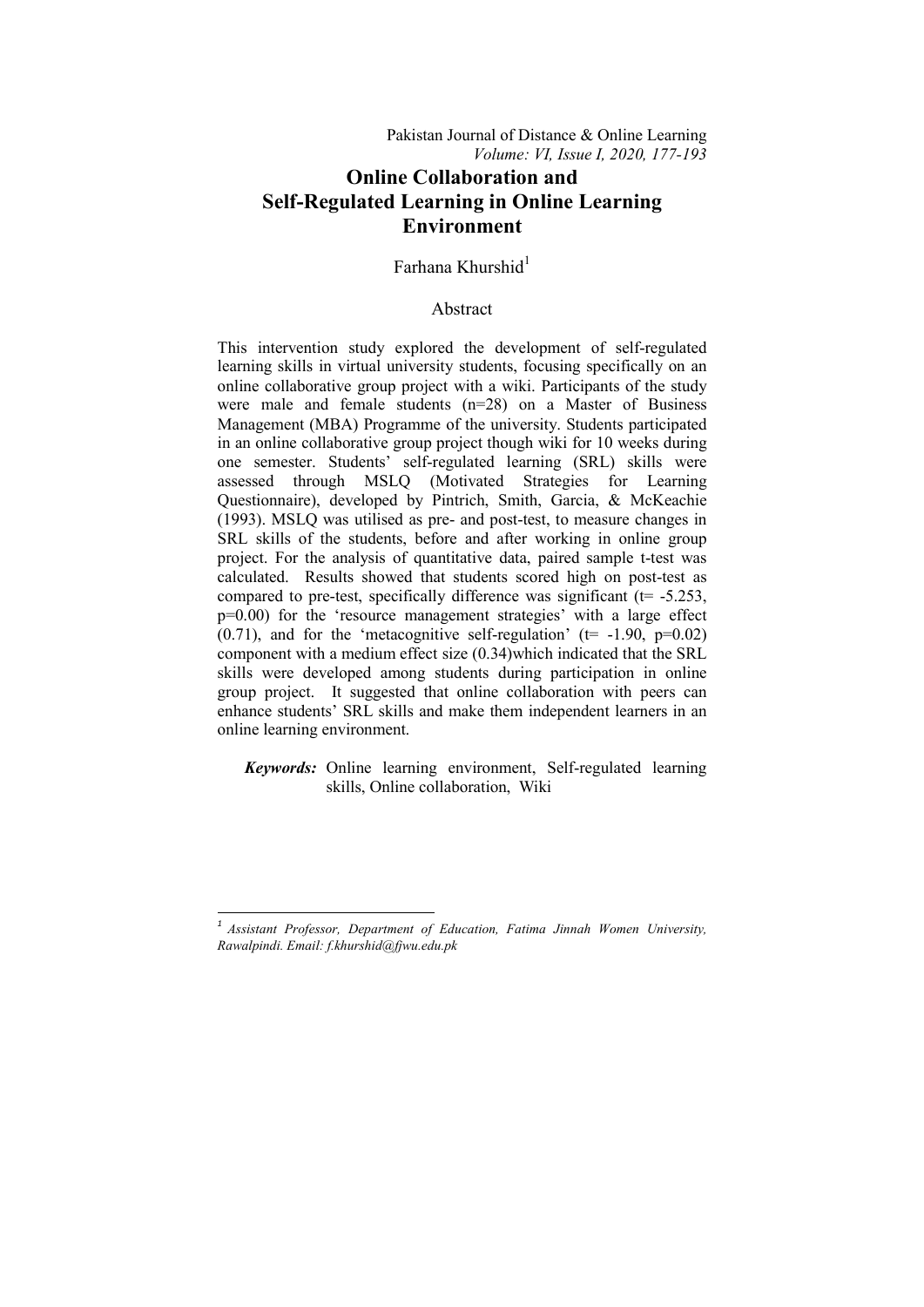# **Introduction**

Online distance learning programs have become a widespread method for providing education at both graduate and undergraduate level since the 1990s. Various claims about the rate of increase are made such as the online distance learning programs have been growing rapidly at a rate of more than 50% per year (Laister & Kober, 2005; Wallace, 2003). The widespread access to and extensive use of the Internet has increased the opportunities for interaction and collaboration in distance education. Emerging technologies and different software companies provide user friendly applications for instructor-student and student-student interaction in online learning environments (Godwin-Jones, 2003).

Among them, discussion boards, chat rooms, and email are categorized as first-generation Web tools, while the second generation Web tools, podcasts, blogs, and wikis promise to take the interactivity to the next level (Godwin-Jones, 2003). The introduction of these Web tools and social software into the online distance learning education system, potentially enable learners to collaborate with their fellows, to be more actively involved in their learning, and develop higher order cognitive skills (Birdsall, 2007; Bransford, Brown, & Cocking, 1999). Moreover, many scholars have highlighted the importance of selfregulated learning skills for learners in online learning environments(Hartley & Bendixen, 2001; Dillon & Greene, 2003).Due to the absence of teacher in distance education and online learning environment, students are autonomous, and to empower them and make them independent learners, scholars suggested the importance of selfregulated learning skills, which can help them to learn and succeed in the online learning environment (Bandura, 1997; Dabbagh & Kitsantas, 2005).

# **Literature review**

Information and communication technologies (ICT),and its networked applications& tools have changed the worldwide learning scenario of the twenty-first century. This change is because of the evolving attributes, needs and demands of the learners (Laister & Kober, 2005; Resta & Laferrière, 2007). Keeping in view the access to information, students are no more the passive learners, rather they are actively involved with redesigning and reproducing their current comprehension with new information (Perkins, 1992; Schunk, 2008).

**Online Collaboration:** Collaborative work in online learning environments is the main principle qualities of the networked economy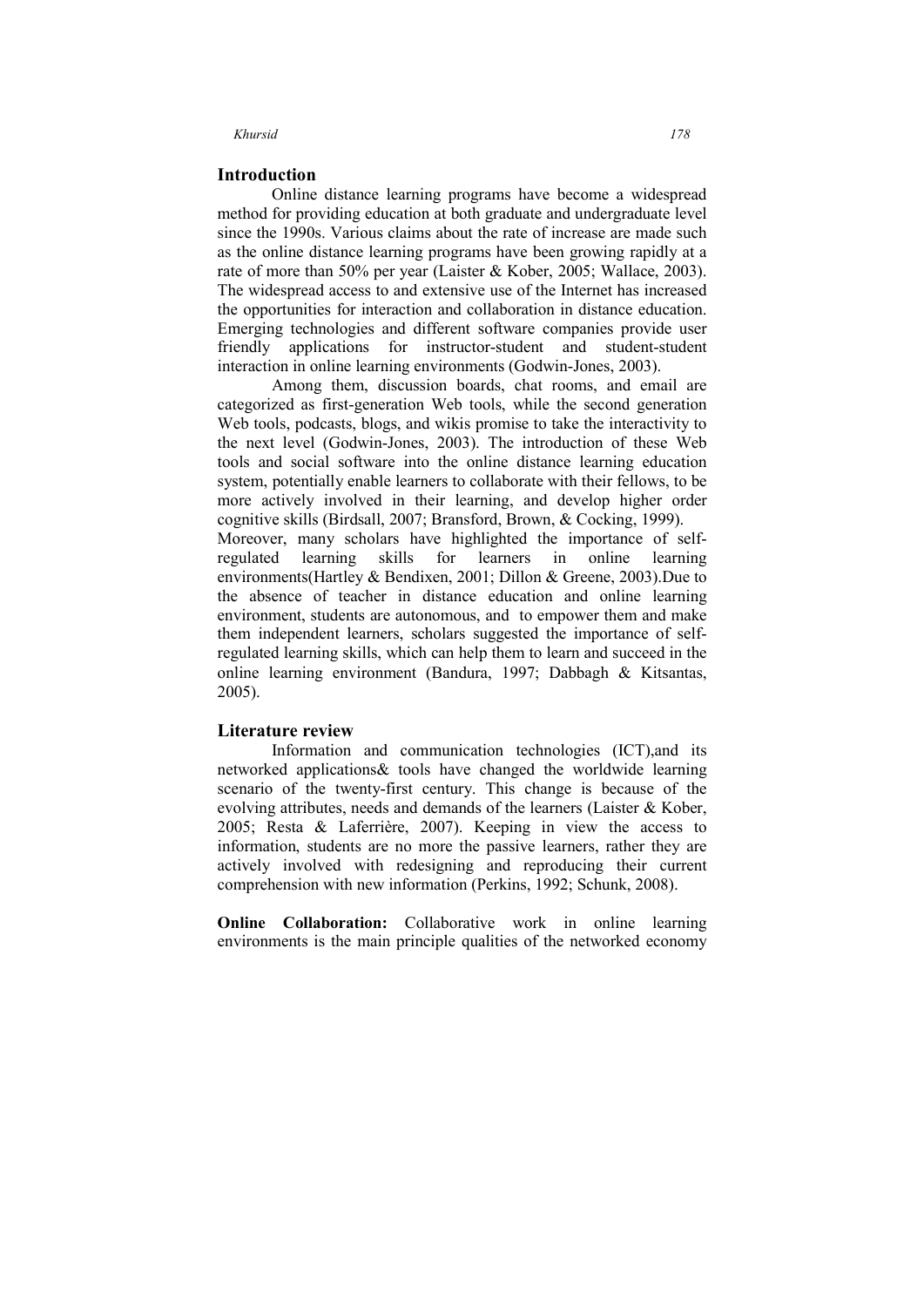(Laister & Kober, 2005). That is, working with individuals who one has never met, and framing dynamic groups & teams across the globe to solve problems, is now commonplace in many multinational companies and organizations (ibid.). Collaborative learning refers to the situations where two or more than two people interact and learn together, which involves co-construction of knowledge and mutual engagement of participants (Dillenbourg, 1999; Lipponen, 2002).The expectations of collaborative learning are that through the process of exploration, shared goals and meaning making, knowledge is to be co-constructed, which result into the development and enhancement of higher order thinking skills among individuals (Palloff & Pratt, 2005; Brindley, Walti, & Blaschke, 2009).

**Self-regulated and socially shared regulation of learning**: Selfregulated learning is defined as an "active, constructive process, whereby learners set goals for their learning and then attempt to monitor, regulate, and control their cognition, motivation and behaviour, guided and constrained by their goals and the contextual features of the environment" (Pintrich, 2005, p. 453). Conventionally, individual perspective was the focus in the practices of research into self-regulation, however, with increasing interest in collaborative and social learning, the concept of co-regulation and socially shared regulation emerged (McCaslin, 2004; McKenzie, Jackson, & Hobfoll, 2000).In socially shared regulation, individuals work together in groups and regulate their learning and task collectively (Hadwin & Oshige, 2011). Shared regulation occurs in the tasks on which learners work together cooperatively and collaboratively by co-constructing goals and standards for a task performance or doing problem solving together (Roschelle & Teasley, 1995). Socially shared regulation is central to collaborative success, without shared goals and shared task representations, collaborative work may become dissatisfying for the learners (Hadwin, Järvelä,& Miller, 2011).

**Web 2.0 tool Wiki:** Distance Education system always faced the challenge of isolation of its learners during their studies. Nevertheless, the advent of technology and web 2.0, the social web, enabled online distance education to address the problem of isolation of learners, and implement the student-centered approach into their system. Online social networks enable learners and instructors to socially connect with each other, and to engage them in meaningful, recurring experiences with other individuals as well. This will help them to form social connections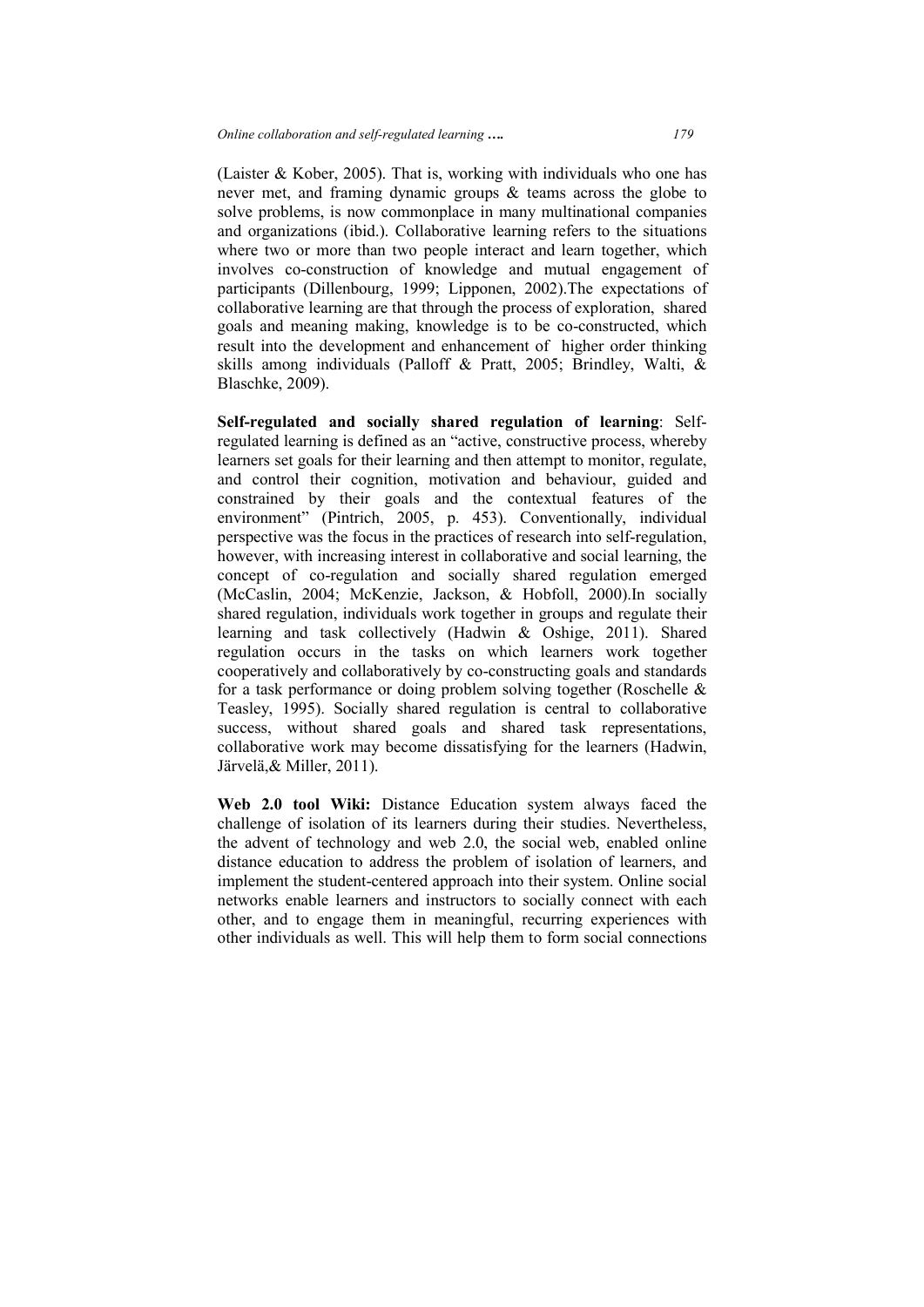with others through collaborations, involving the sharing of ideas, creation of products, construction of identities and the receiving timely feedback (Dron & Anderson, 2009). Web 2.0, the social Web, is a move towards a more interactive and collaborative Web, that connects people and puts information into their hands (Augar, Raitman, & Zhou, 2004; Parker & Chao, 2007). Wiki is an efficient Web 2.0 tool for collaborative work in virtual learning environment (Parker & Chao, 2007). By utilizing this tool, teachers can generate a virtual space for their students to engage them into different projects and group activities (Elgort, 2007; Toth, 2010). Where, the students can give their ideas, thoughts, and share information for the development of collaborative work (ibid). Moreover, for students, during working on these collaborative tasks, wiki spaces could be effectively utilised for taking notes and learn from each other's ideas (ibid). Further, wiki spaces provide students the feature of editing the content, so that they take ownership and sense of control over their own creativity and experiences, as compared to the teacher led learning experiences based on pre-structured study material (Augar et al., 2004; Elgort, 2007; Toth, 2010).

Therefore, the current study aims to explore how the online collaborative group work promoted the self-regulated learning (SRL) skills in the virtual university students. Currently, its students are learning individually without having any contact with their class fellows.

### **Statement of the Problem**

New technologies potentially can create learning environments where it is possible to have multiple social interactions, eliminating the problem of learners' isolation in distance education (Mourad, Tarik, & Pascal, 2015). For this reason, the introduction of social software tools such as wikis, blogs etc, make it possible to have interaction, collaboration and sharing among the learners in online learning environments (Dron& Anderson, 2009; McLoughlin & Lee, 2010). In today's world, students have access and exposure to every kind of information both in educational institutions and at home, therefore, changes the teaching learning paradigm to student-centred from traditional teacher-centred classroom practices (McLoughlin & Lee, 2010). It is assumed that this shift in paradigm will allow students to have a control on his/her learning, and to facilitate him/her to become independent and life-long learner (ibid).Therefore, the focus of current research was to explore the extent to which self-regulated learning skills were developed among students, during working on an online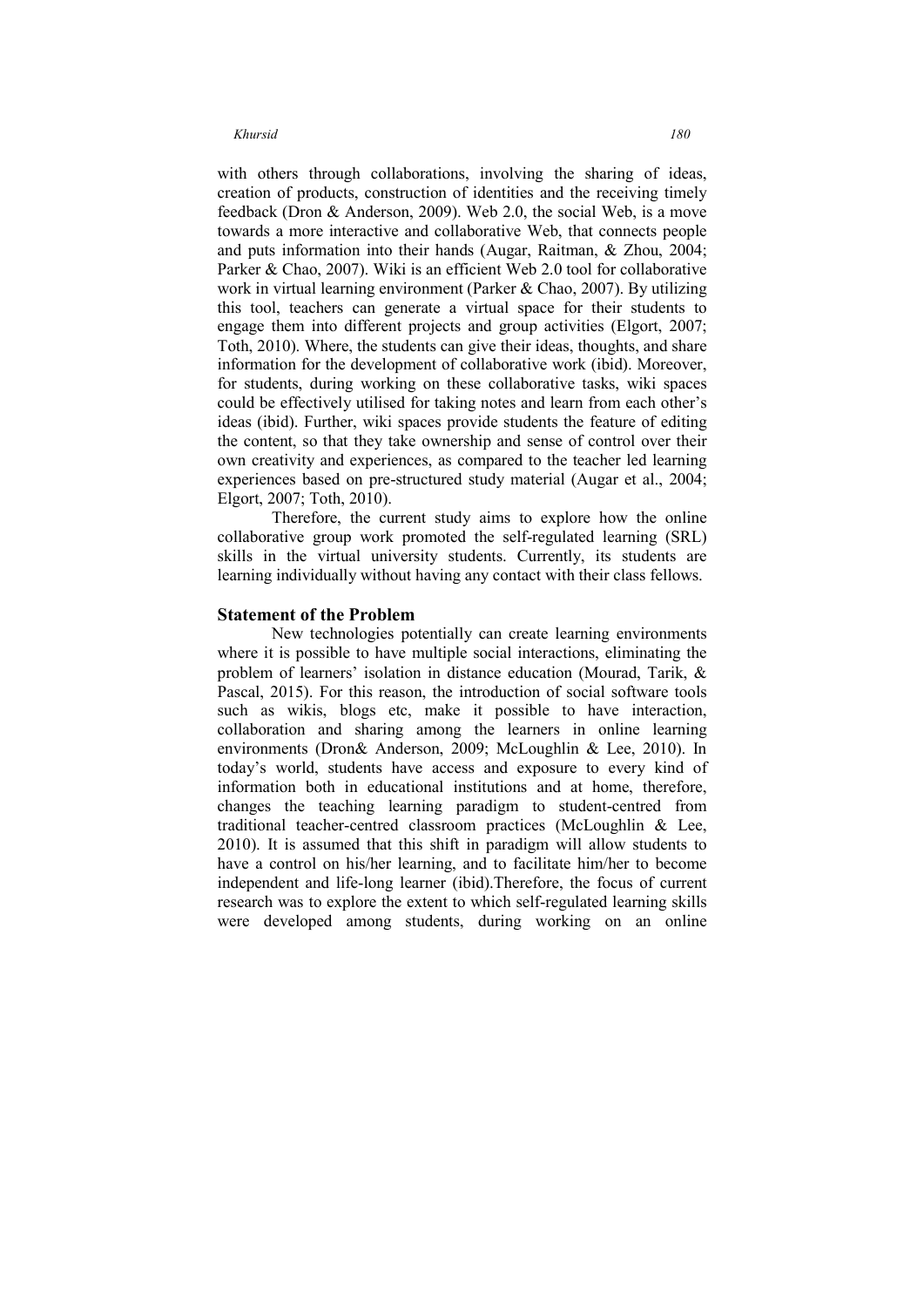collaborative group project, in the virtual learning environment of a virtual university of Pakistan.

# **Research Question**

For this purpose, the following research question was formulated:

To what extent do students self-regulate their learning during online collaborative work, with their class fellows, using a wiki as online collaborating medium, at a virtual university in Pakistan?

# **Methodology**

To address the research question, an exploratory intervention study was conducted where 28 students (six female and 22 male) of a virtual university, worked collaboratively online on a group project utilizing a Wiki as an online collaborating medium. All participant students were divided into groups having four or five students in each group, for according to the literature, four or five members is the best composition of a group, because a larger group may hinder the opportunity of each member to participate actively in group tasks (Järvelä, Naykki, Laru, & Luokkanen, 2007; Leung & Chu, 2009; Resta & Laferrière, 2007). Students were assigned a mini-research project, on which they collected the data while working collaboratively online in groups. They utilised a wiki as online collaborating and communication medium. At the end of the project, they generated a group report on Wiki. This was ten week long project, divided into different activities.

# **Selection and subscription of a wiki**

After comparing the features of the different wikis available, the one for this study was selected from www.wikimatrix.org. The PBwiki was selected because it offered all the desirable features as explained below. As all the participants were divided into six groups, it was necessary to create six folders in the wiki, i.e. one folder for each group for the collaborative work. To make sure that only group members could have access to their specified folder, folder level security was required. Although the basic edition of PBwiki was free, however, it did not support the creation of folders for groups, therefore, PBwiki's Classroom Edition was utilised for the purpose. The Classroom Edition of PBwiki supported collaborative group projects of students with the provision of 40GB storage. The other features of this edition were, page formatting, editing, commenting on group work, uploading of videos and pictures,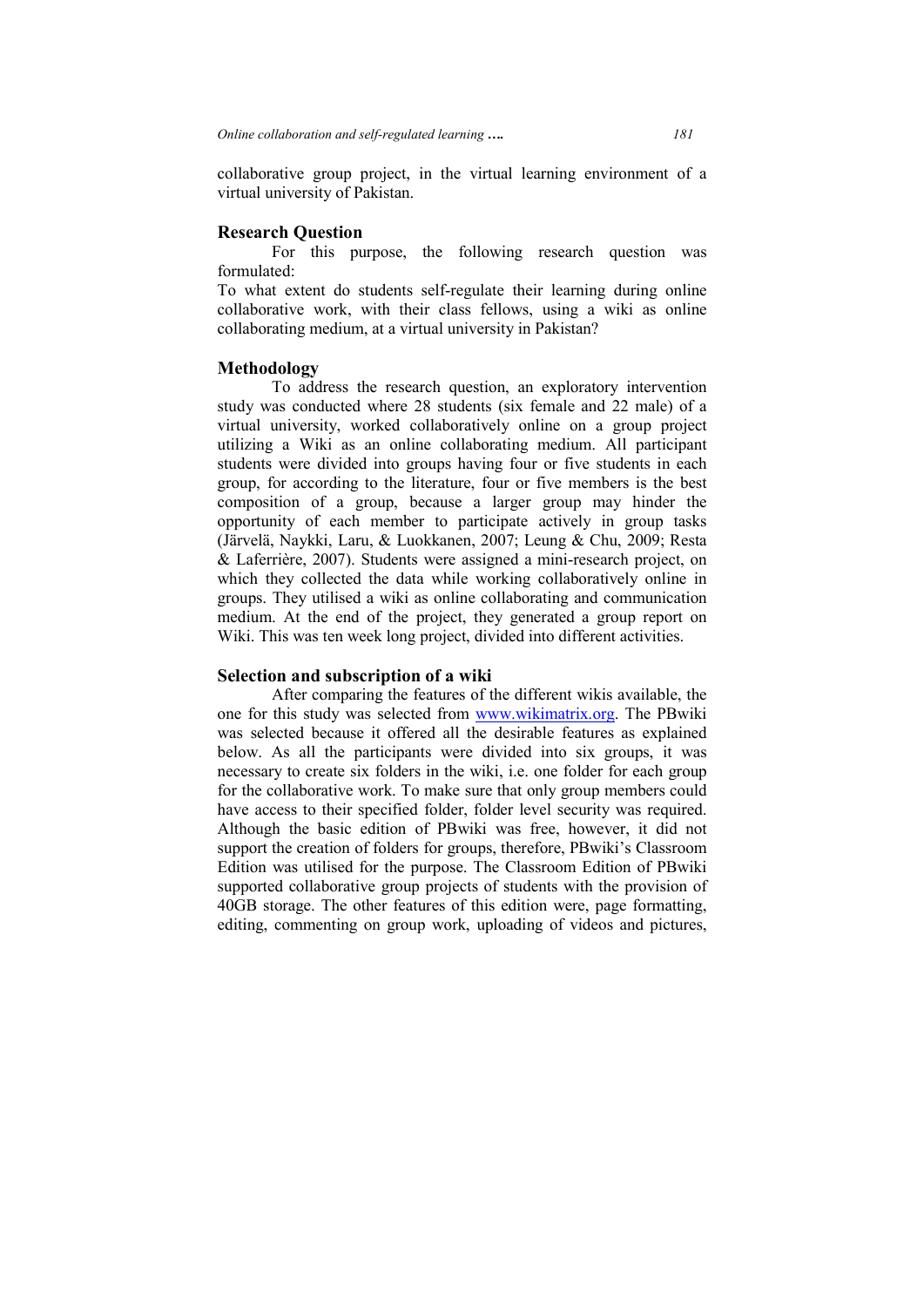and tracking of page history etc. In addition to the creation of individual group folder, it provided the page and folder-level security as well, which were important considerations because it protected students by allowing them to take ownership of their wiki without public interference.

# **Data Collection**

For the collection of data, the Motivated Strategies of Learning Questionnaire (MSLQ) (Pintrich et al., 1993), was utilised, which assess self-regulated learning skills of learners on seven point Likert scale type question items.

# **The MSLQ**

Pintrich and his colleagues developed the MSLQ in 1993, based on the social-cognitive view of motivation and strategies of learning. The MSLQ also took into consideration research on self-regulated learning including an interface between motivation and cognition (Schunk & Zimmerman, 1998; Zimmerman & Schunk, 1989). It has been used in many research studies, not only in traditional face to face classroom situations, but has also been found to be an effective tool for assessing student's motivation and learning strategies in relation to web based and online learning environments (Artino Jr, 2005; Hancock, Bray, & Nason, 2002; Niemi, Nevgi, & Virtanen, 2003), hence, demonstrating its credibility as a tool across a range of contexts. There are 81 items in the MSLQ, which are scored on a 7-point Likert-type scale, from 1 (not at all true of me) to 7 (very true of me), (Duncan & Mckeachie, 2005).

The MSLQ consists of a motivation scale and learning strategy scale. The motivation scale has three main components: value component, expectancy component and affective component. The learning strategy scale also has three main components: cognitive and metacognitive strategies, resource management strategies, and meta cognitive self-regulation. Detail of all components is presented in Table 1.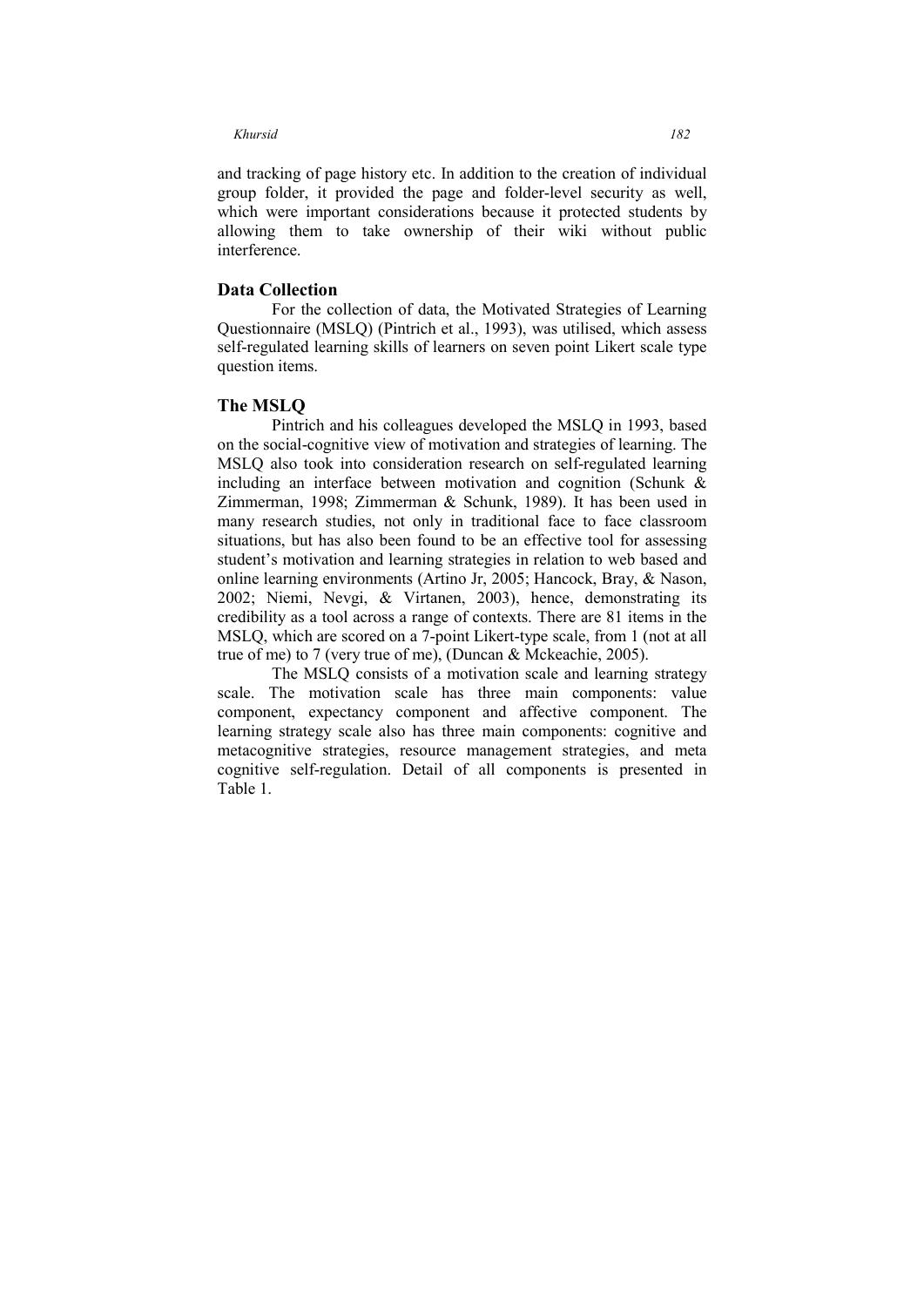*Online collaboration and self-regulated learning …. 183*

| Scale                   | Components |                                        |  |  |  |
|-------------------------|------------|----------------------------------------|--|--|--|
| Motivation scale        |            | Total items: 31                        |  |  |  |
|                         | 1.         | Value Component                        |  |  |  |
|                         | 2.         | <b>Expectancy Component</b>            |  |  |  |
|                         | 3.         | Affective Component                    |  |  |  |
| Learning Strategy Scale |            | Total items: 50                        |  |  |  |
|                         | 1.         | Cognitive and Metacognitive Strategies |  |  |  |
|                         | 2.         | Metacognitive Self-Regulation          |  |  |  |
|                         | 3.         | <b>Resource Management Strategies</b>  |  |  |  |

Table 1 *Scales and components of the MSLQ* 

The MSLQ has been translated into many languages, and widely used in many research studies. This extensive use of MSLQ proved that it has good reliability and validity for assessing motivation and learning strategies used by students (Artino Jr, 2005).

For the purpose of this research, keeping in view that the MSLQ was being used for the first time in Pakistan, it was important to find out the 'internal consistency reliability' of the instrument in this context. The internal consistency reliabilitywas calculated through Cronbach's alpha, which is termed as the alpha coefficient of reliability (Cohen, Manion, & Morrison, 2007). For this purpose the MSLQ was administered to 389 university students (both male and female) in Pakistan, prior to carrying out the main research. The Cronbach's alpha was calculated for the scores of the entire MSLQ, for its two main scales; the motivation scale and the learning strategy scale. The Cronbach's alpha coefficient value for these participants' scores on entire MSLQ was 0.90, which is robust (Cohen et al., 2007; Pintrich, Smith, Garcia, & McKeachie, 1991). The Cronbach's alpha values for the motivation scale and learning strategy scale were 0.83 and 0.86 respectively, as given in Table 2. These coefficient values show that the MSLQ was satisfactorily reliable for use in this research in the Pakistani context.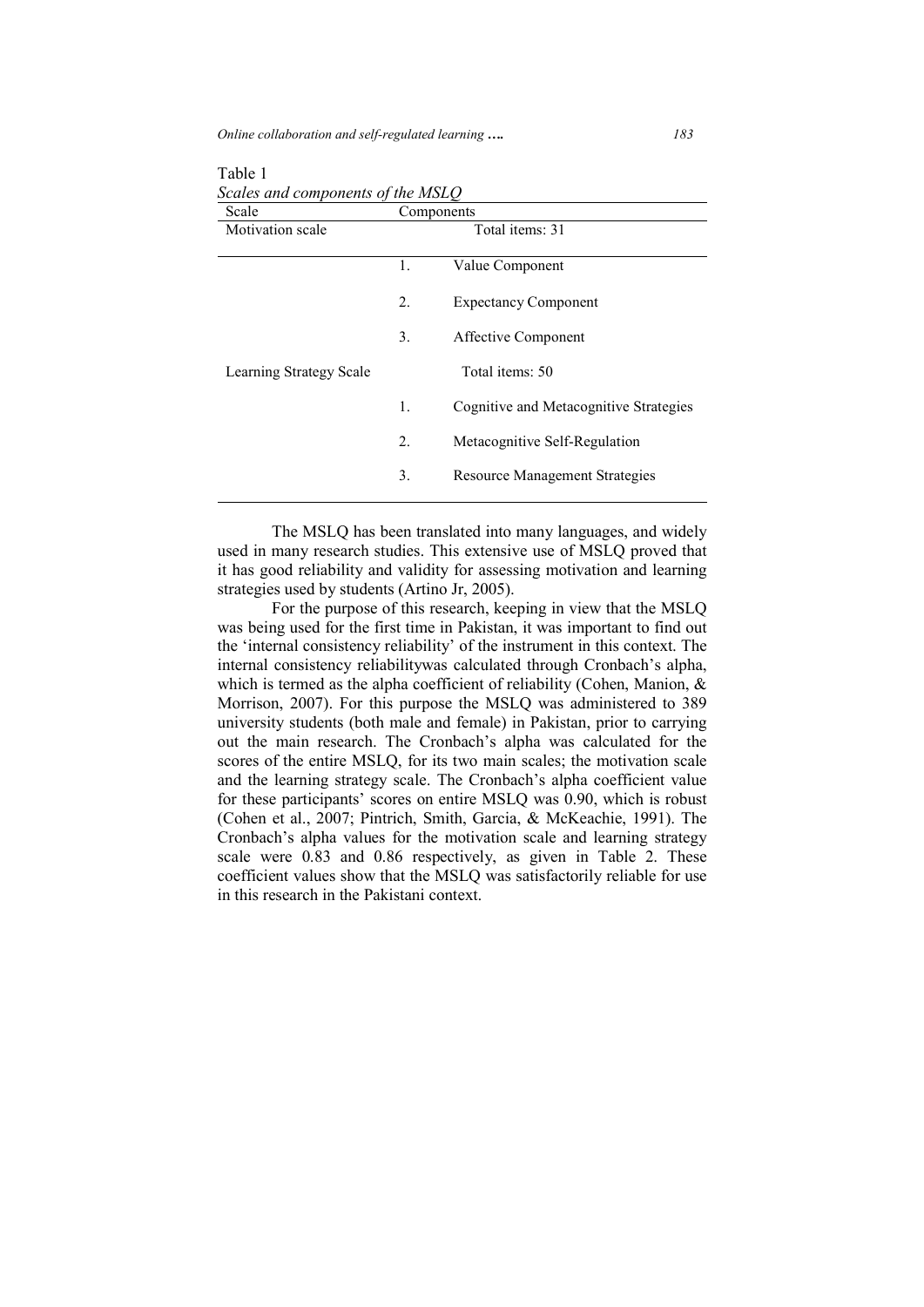### Table 2

*Cronbach's alpha coefficient values for the entire MSLQ and its components* 

| Scale                   | Cronbach's         | Alpha |
|-------------------------|--------------------|-------|
|                         | <b>Reliability</b> |       |
| Entire MSLO             | 0.90               |       |
| <b>Motivation Scale</b> | 0.83               |       |
| Learning Startegy Scale | 0.86               |       |

The MSLQ was administered to students before (pre-test) and after (post-test) the online collaborative group work. The significant difference between the scores of the participants obtained on pre- and post-administration of the MSLQ, was found out through a paired sample t-test.

### **Results**

To examine the statistically significant difference between the mean scores of pre- and post-test of the students on the MSLQ, a paired sample t-test was calculated. This indicated the changes in the level of SRL skills of the participants, when they finished working collaboratively online on the group project. More specifically, in order to get detailed insight into the changes in the SRL skills of the participants, this was calculated for each component (six) of the MSLQ, separately.

 Table 3 presents the overall results of the paired sample t-tests across all six components of the MSLQ, showing whether there was a significant difference in the mean score of pre- and post-test scores of the students. The first component, the value component, assesses students'extrinsic and intrinsic orientation of goals towards the course, and perception of the course content, in terms of value, significance and usefulness. The t-test results show that the post test scores of this component ( $M = 5.71$ , SD=0.72) are slightly higher than the pre-test one  $(M= 5.58, SD= 0.67)$ , but the difference is statistically not significant (p= 0.48). The second component, the expectancy component, establishes how far a learner believes in his abilities, and certain that he could succeed through relying on his own efforts. For this component the results of paired sample t-test show a slight increase in post-test scores  $(M= 5.63, SD=0.65)$  when compared to the pre-test  $(M= 5.58, SD=$ 0.79). The affective component gauges how worried and anxious a student is over an exam. According to the t-test results, the difference between the post test scores ( $M = 3.25$ , SD=1.54) and the pre-test ones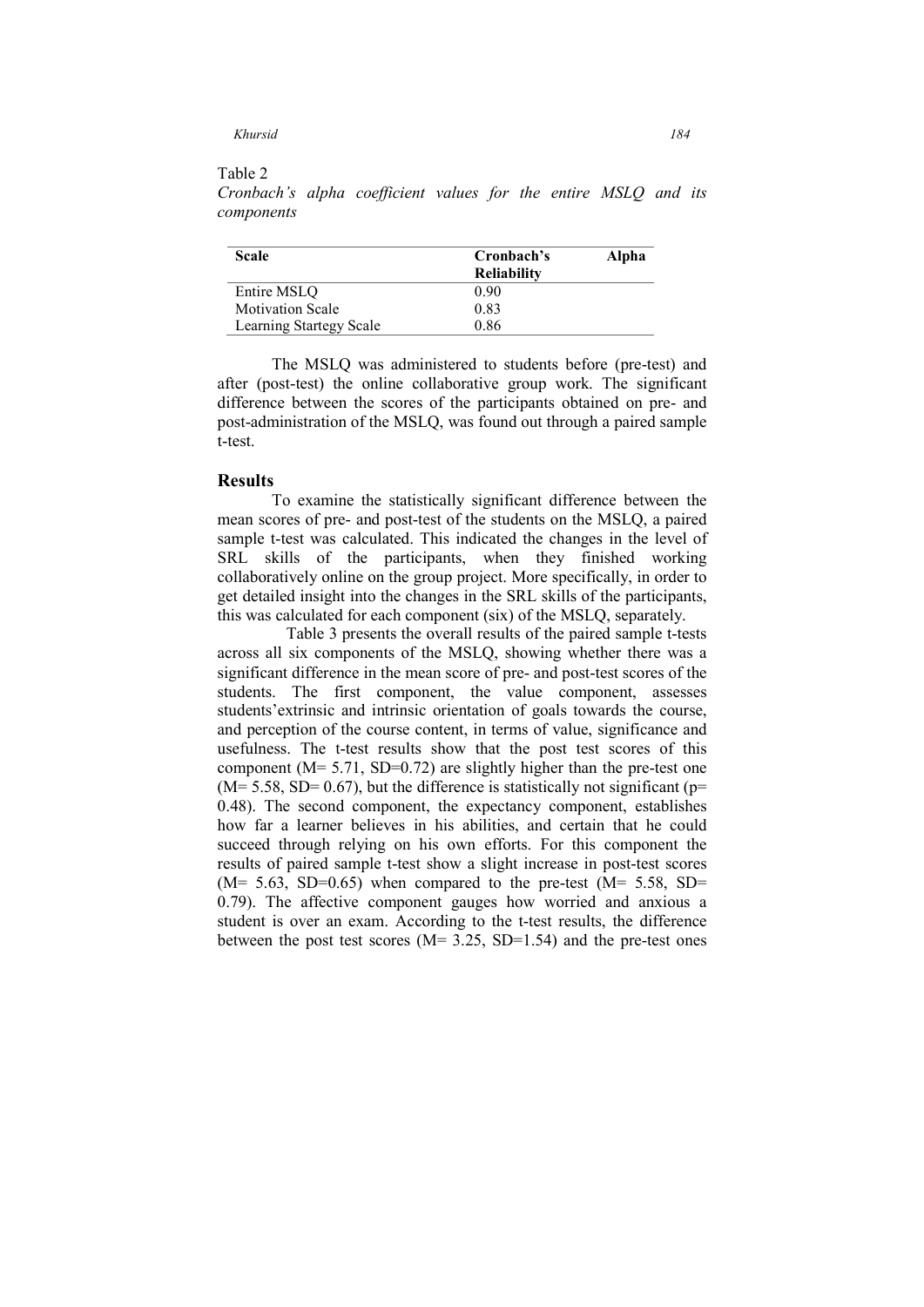$(M= 3.00, SD= 1.20)$  is not significant ( $p = 0.16$ ). The fourth component, the cognitive and meta cognitive strategies scale, is indicative of a student's organization skills and capability of application of previous knowledge to a new situation. Although the post test scores (M= 5.34, SD=0.87) are slightly higher than the pre-test ones ( $M = 5.21$ , SD= 0.85), this difference is not statistically significant ( $p=0.59$ ). The meta cognitive self-regulation scale assessment a cognitive control strategies used by students i.e. goal setting, planning, monitoring and performance regulation. The paired sample t-test calculated for this component show that the post-test scores ( $M = 5.92$ , SD=0.69) are higher than those pretest ( $M = 5.03$ ,  $SD = 0.83$ ), the value of  $p = 0.02$  indicates that the difference is statistically significant. Lastly, the resource management strategies scale, measures students perceived self-regulated learning skills regarding the capability of students to manage the time and their study environment, and to collaborate with peers and seek help from them when needed. The results of the paired sample t-test for this component indicate that the difference between the pre-test (M= 4.73,  $SD= 0.86$ ) and post-test (M= 5.62, SD= 0.47) scores was statistically highly significant, with a value of  $p=0.00$ .

# Table3

*Paired t-test scores for the pre- and post- administration of all six components of the MSLQ* 

| Scale                  | Pre-test   | Post-test  | Df | t       | P       |
|------------------------|------------|------------|----|---------|---------|
|                        | Mean(SD)   | Mean(SD)   |    |         |         |
| Value component.       | 5.58(0.73) | 5.71(0.72) | 27 | $-0.74$ | 0.48    |
| Expectancy             | 5.58(0.79) | 5.63(0.65) | 27 | $-0.33$ | 0.74    |
| Component.             |            |            |    |         |         |
| Affective              | 3.00(1.20) | 3.25(1.54) | 27 | $-2.04$ | 0.16    |
| Component.             |            |            |    |         |         |
| Cognitive<br>and       | 5.21(0.85) | 5.34(0.87) | 27 | $-0.54$ | 0.59    |
| Metacognitive          |            |            |    |         |         |
| Strategies.            |            |            |    |         |         |
| Metacognitive<br>Self- | 5.03(0.83) | 5.92(0.69) | 27 | $-1.90$ | $0.02*$ |
| regulation.            |            |            |    |         |         |
| Resource               | 4.73(0.86) | 5.62(0.47) | 27 | $-5.25$ | $0.00*$ |
| Management             |            |            |    |         |         |
| Strategies.            |            |            |    |         |         |
|                        |            |            |    |         |         |

\*Significant at 0.05 level.

The results presented in Table 3, showed that though the mean scores of the post test of all the components of the MSLQ increased,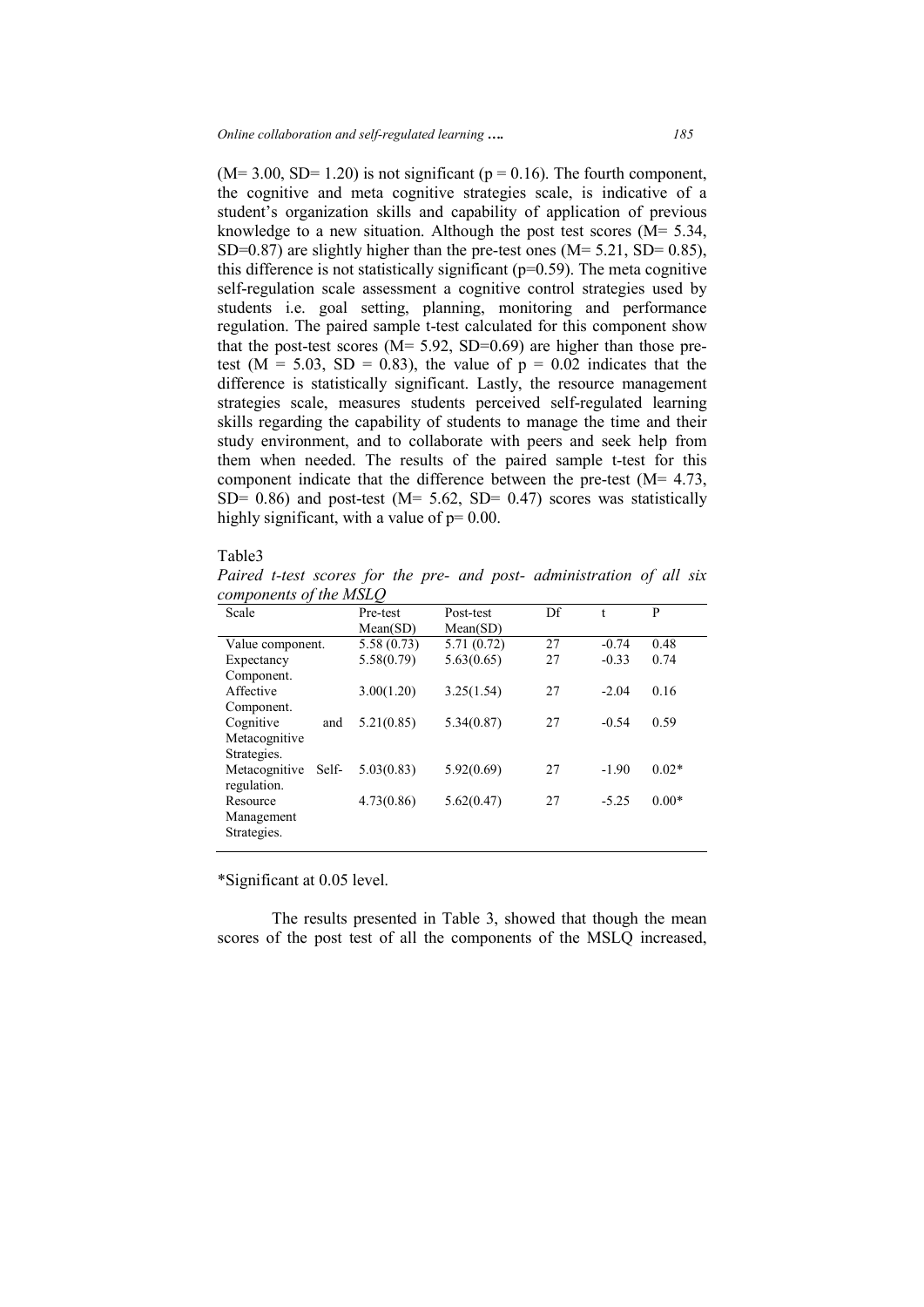nevertheless, resource management strategies, andmetacognitive selfregulation were the two components, for which the difference was statistically significant.

# **Effect Size**

Along with the statistical significance difference, effect size was calculated for the components of MSLQ. The 'effect size' is a standardized and an objective indicator of the magnitude of the difference between two groups, i.e. it is a measure of the size of an effect (Cohen, Manion, & Morrison, 2011; Field, 2009). The effect sizes was calculated through Pearson's correlation coefficient  $r$ , because: (a) it is widely understood and frequently used with paired quantitative data, (b) it measures the strength of the relationship between two variables, (c) it is constrained to lie between 0 (no effect) to 1 (perfect effect), and finally (d) converting *t*-values to *r*-values is relatively straightforward. (Field, 2009) and (Cohen, 1988, 1992) suggested the values for assessing whether the effect is large or small should be as follows:

Large effect:  $r = 0.50$ , medium effect:  $r = 0.30$  (medium effect), small effect  $r = 0.10$ 

Table 4 presents the results of the effect sizes calculated for the 'resource management strategies' and 'metacognitive self-regulation' components of the MSLQ using the results of the paired sampletstatistics calculated above as shown in Table 3. The 'metacognitive selfregulation' component has a significant coefficient for its t-statistics  $(p=0.03)$ , but has a medium effect size with a value of  $r=0.39$ . Prominently, the 'resource management strategies' component, which scored a highly significant coefficient for its t-statistic  $(p=0.00)$ , has a large effect size of  $r = 0.71$ .

# Table 4

*Means, standard deviations, paired sample t-test scores and effect size for the pre and post administration of the MSLQ* 

| Scale                                | Pre-test<br>Mean(SD) | Post-test<br>Mean(SD) | df |         | P    | Effe<br>ct<br>size<br>R | Magnitude<br>οf<br>difference |
|--------------------------------------|----------------------|-----------------------|----|---------|------|-------------------------|-------------------------------|
| Metacognitive<br>Self-regulation     | 5.03(0.83)           | 5.49(0.65)            | 27 | $-2.23$ | 0.03 | 0.39                    | Medium                        |
| Resource<br>Management<br>Strategies | 4.73(0.86)           | 5.62(0.47)            | 27 | $-5.25$ | 0.00 | 0.71                    | Large                         |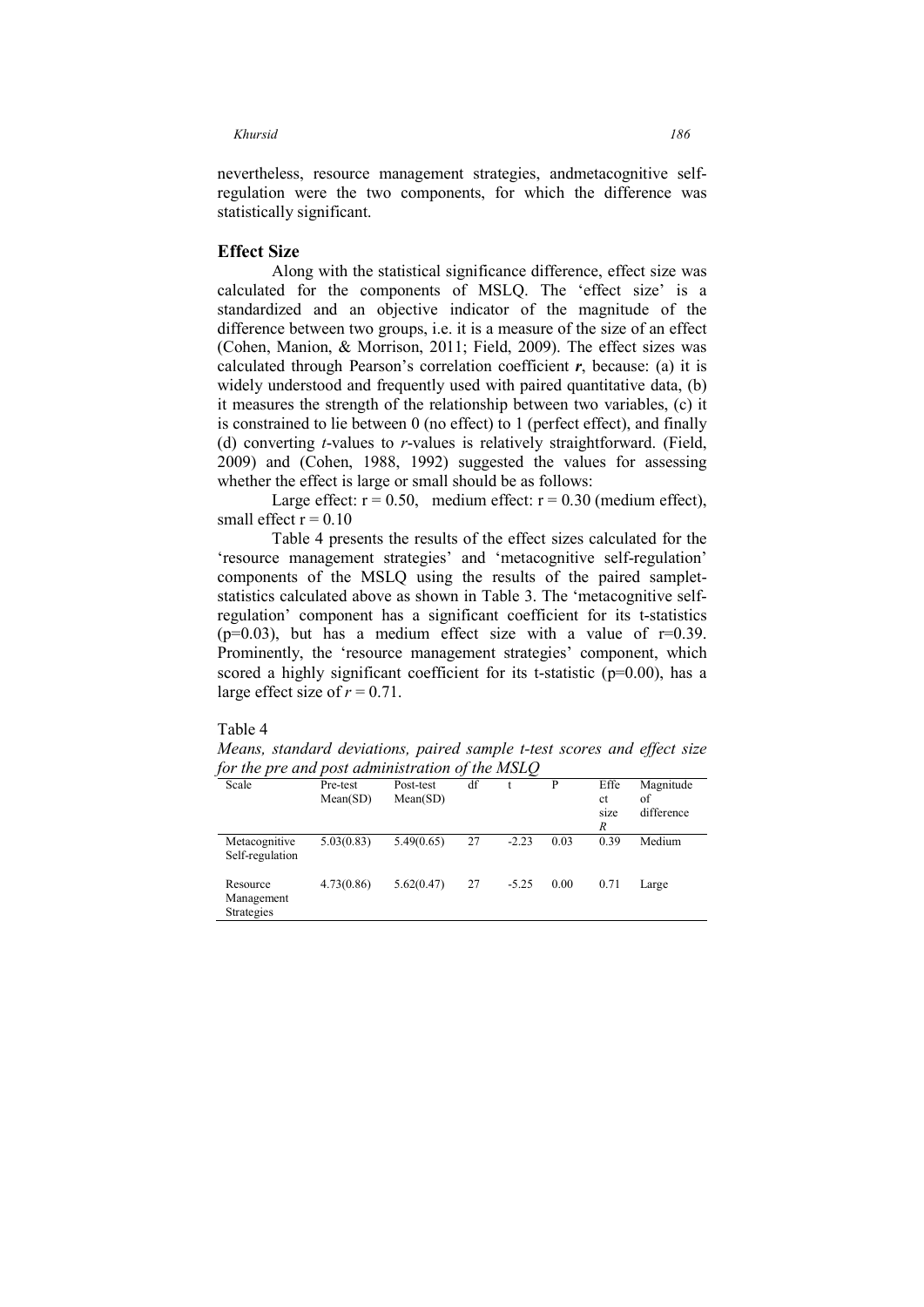### **Discussion**

This study investigated the extent to which students regulated their learning in socially shared manner during working on a group project utilising Wiki as an online collaborating medium. Changes in the self-regulated learning skills were determined quantitatively through a self-report questionnaire, the MSLQ. The results have revealed that, overall, there was an increase in the mean value of the post test scores of all the components of the MSLQ. Thus, the results indicate a positive general effect of the online collaboration on the self-regulated learning skills of the students.

Keeping in view the focus of this research, that is, the social regulation of learning of the students during the online collaborative group project, the results of the 'metacognitive self-regulation component' and 'resource management strategy scale of the MSLQ' were considered important for this research. For the resource management strategies component, the difference was highly significant regarding the t-statistic, p=0.00, showing that the online collaborative group project (intervention) had an effect on the self-regulated learning skills of the students for this component. The resource management strategy component, involves how much students'can self-regulate their learning by managing their time and study environment. This include planning and scheduling their study time, commitment for the achievement of study goals even in case of distractions and uninteresting tasks. The resource management strategy also involve students' ability to work in collaboration with peers and seek help when needed.

For the other, metacognitive self-regulation component, difference between the pre- and post-test means was also statistically significant with a value of  $p=0.02$ . The metacognitive self-regulation component measures the three processes of metacognition; planning, monitoring, and regulating. The results suggest that the students worked on the group project by setting goals for each activity, they planned their activities in the light of these goals, and worked on different tasks of the project in line with these plans.

These findings are akin to those of previous research about the nature of socially shared regulation, which has demonstrated that groups collectively set goals, monitor, evaluate, and regulate their shared social space (Hurme, Merenluoto, & Järvelä, 2009; Iiskala, Vauras, & Lehtinen, 2004; Järvelä et al., 2007; Mäkitalo, Häkkinen, Järvelä, & Leinonen, 2002). However, the previous research concerning socially shared regulation of learning was conducted in face-to-face classroom situations and thus the findings of this research are an extension to this as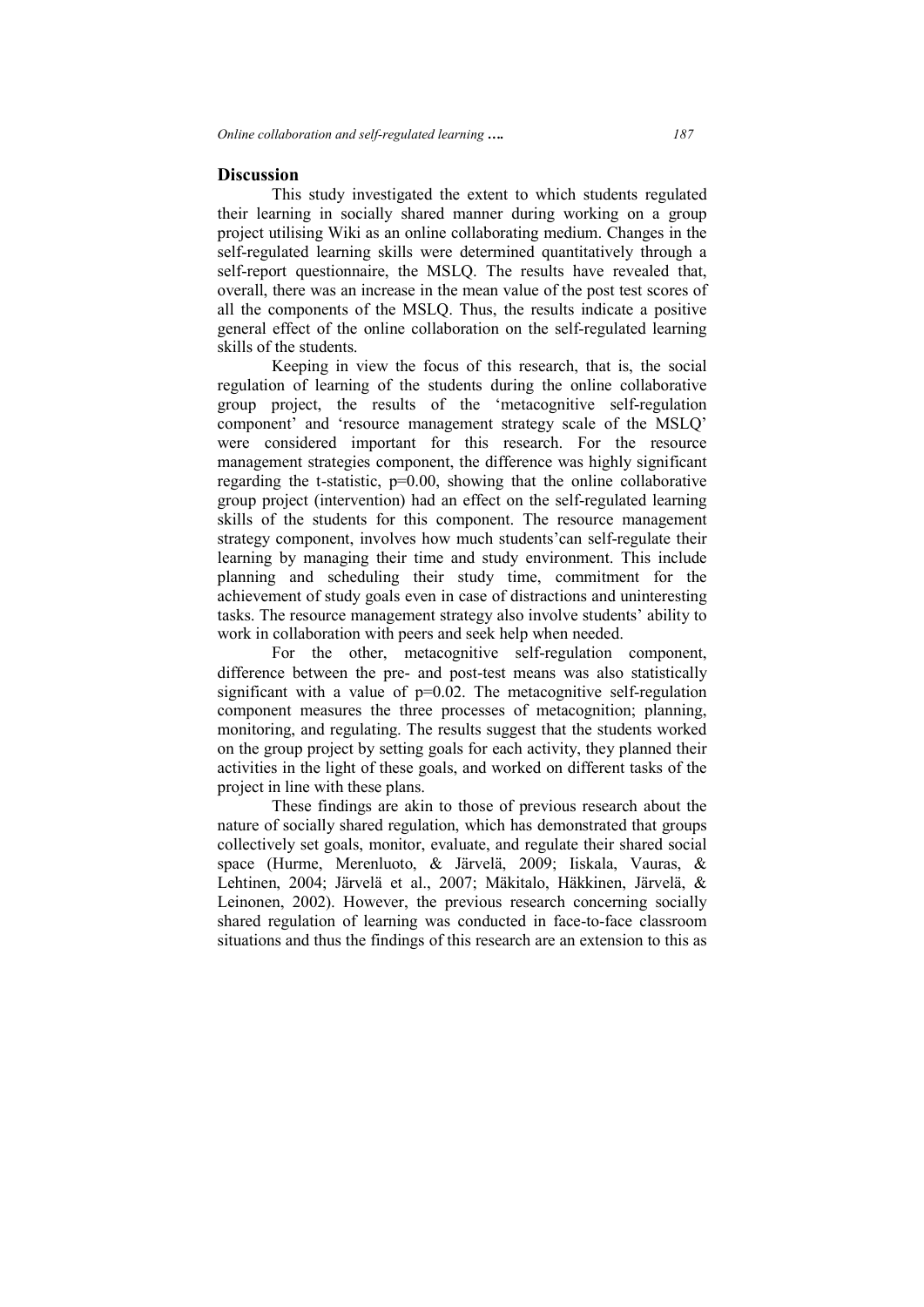it was conducted in an online learning environment where the students had no face-to-face interaction with each other and they socially regulated their learning entirely during online collaborative work.

### **Conclusion**

In conclusion, the outcomes of this research indicate that online collaboration in groups can enhance students' self-regulated learning skills and make them more independent learners in virtual learning environment. In this era of technological advancement when Web 2.0, the social web, has created the opportunities and possibilities for interaction and online connectivity, the group collaborative learning activities could be incorporated into the course work of online distance education. Since the learning environment of online distance education is more open and less teacher guided, there is a need to provide students the opportunities to self-regulate their learning on an individual as well as socially shared level. This research was conducted with the hope that it would help online distance education to improve its quality, and specifically a step towards the improvement of existing practices in the online distance education offered by a virtual university in Pakistan.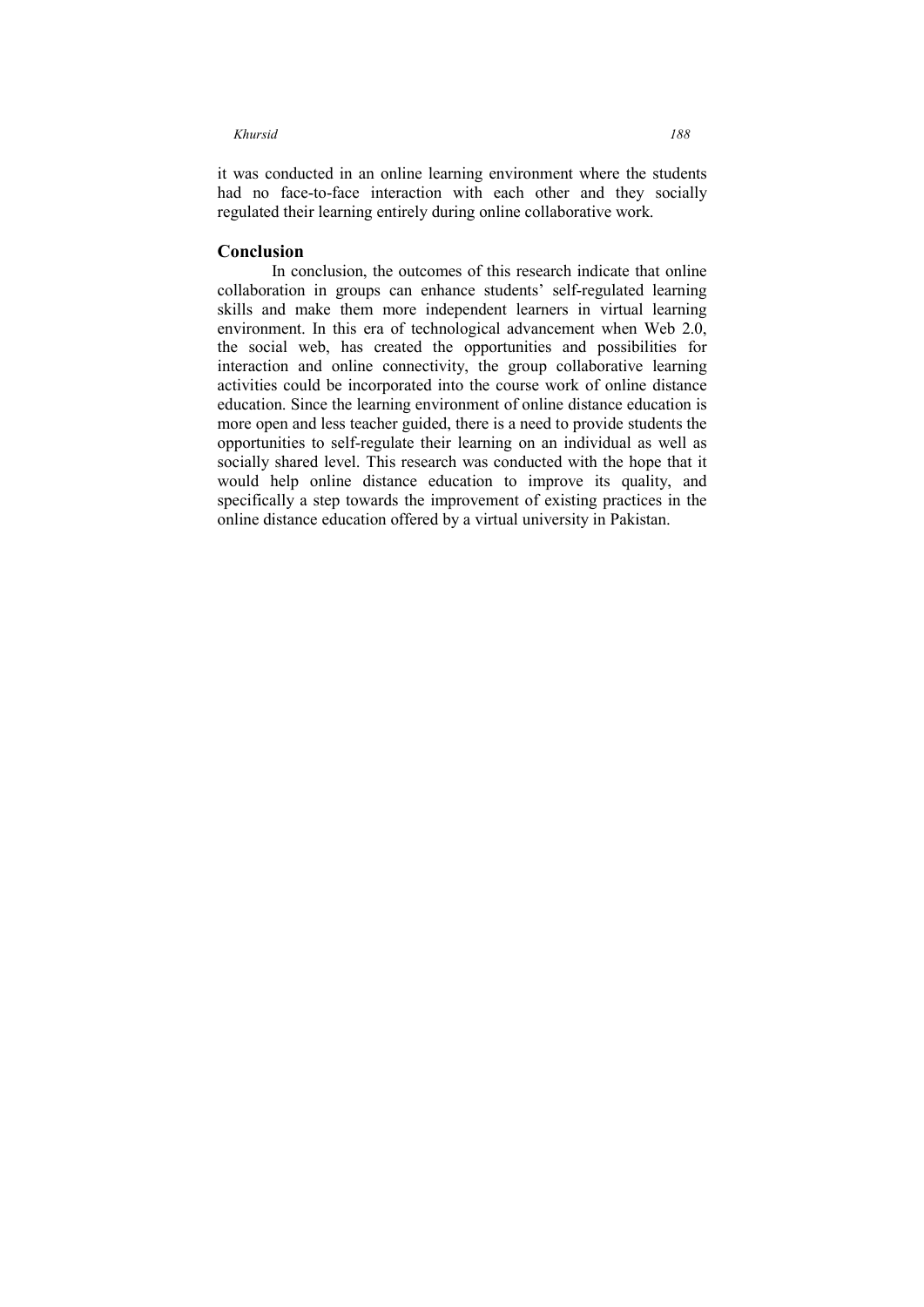# References

- Artino Jr, A. R. (2005). *Review of the motivated strategies for learning questionnaire*. Retrievd from https://eric.ed.gov/?id=ED499083
- Augar, N., Raitman, R., & Zhou, W. (2004). *Teaching and learning online with wikis.*. In R.
- Atkinson, C. McBeath, D. Jonas-Dwyer & R. Phillips (Eds), *Beyond the comfort zone:Proceedings of the21st ASCILITE Conference* (pp. 95- 104). Perth, ASCILITE.
- Bandura, A. (1997). *Self-Efficacy*. New York: W. H. Freeman.
- Birdsall, W. F. (2007). Web 2.0 as a social movement. . *Webology, 4*(2), 5-11.
- Bransford, J., Brown, A. L., & Cocking, R. R. (Eds.). (1999). *How People Learn: Brain, Mind, Experience, and School*. Washington, D.C: National Academy Press.
- Brindley, J. E., Walti, C., & Blaschke, L. M. (2009). Creating effective collaborative learning groups in an online environment. *International Review of Research in Open & Distance Learning, 10*(3), 1-18. Retrieved from  $\blacksquare$ http://www.irrodl.org/index.php/irrodl/article/view/675/1313
- Cohen. (1988). *Statistical Power Analysis for the Behavioural Sciences*(2nd Ed.).Oxon.: Routledge.
- Cohen. (1992). A Power Primer. *Psychological Bulletin, 112*(1), 155- 159.
- Cohen, L., Manion, L., & Morrison, K. (2007). *Research Methods in Education*. Oxon: Routledge.
- Cohen, L., Manion, L., & Morrison, K. (2011). *Research Methods in Education*. London and New York.: Routledge, Taylor & Francis Group.
- Dabbagh, N., & Kitsantas, A. (2005). The role of web-based pedagogical tools in supporting student self-regulation in distributed learning environments. *Instructional Science*, *25*, 24-37.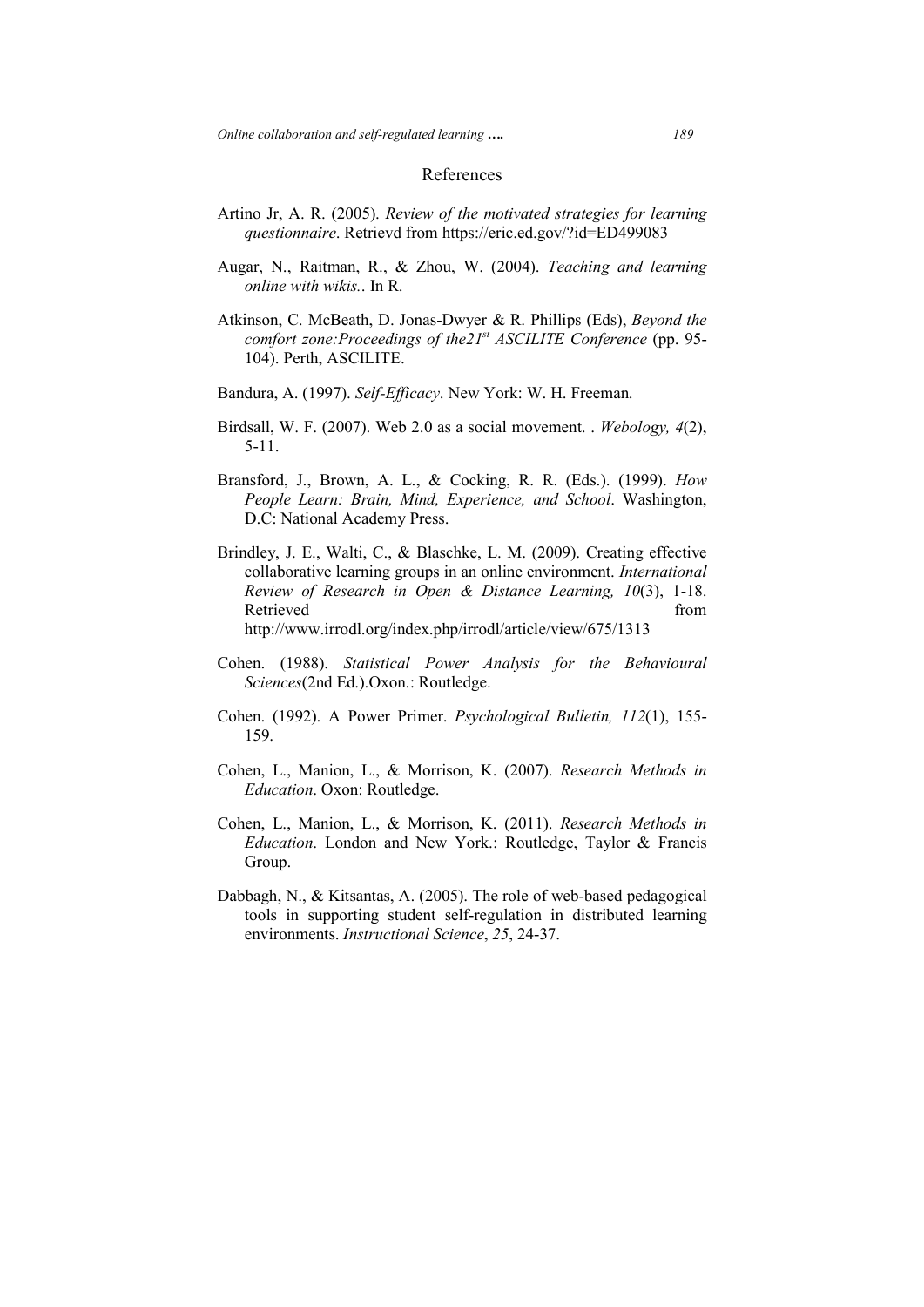- Dillenbourg, P. (1999). What do you mean by collaborative learning? . In P. Dillenbourg (Ed.), *Collaborative-Learning: Cognitive And Computational Approaches* (pp. 1-19). Oxford: Elsevier.
- Dillon, C., & Greene, B. (2003). Learner differences in distance learning: Finding differences that matter. In M. G. M. a. W. G. Anderson (Ed.), *Handbook of distance education* (pp. 235-244). Mahwah, New Jersey: Lawrence Erlbaum Associates.
- Dron, J., & Anderson, T. (2009). How the crowd can teach. In S. W. Hatzipanagos, S. (Ed.), *Handbook of research on social software and developing community ontologies* (pp. 1-17). Hershey, PA: IGI Global Information Science.
- Duncan, T. G., & Mckeachie, W. J. (2005). The making of the Motivated Strategies for Learning Questionnaire. *Educational Psychologist, 40*(2), 117-128.
- Elgort, I. (2007). *Using wikis as a learning tool in higher education.* Paper presented at the Ascilite Singapore (233-238).Rerived from http://www.ascilite.org.au/conferences/singapore07/procs/elgort.pdf
- Field, A. (2009). *Discovering Statistics using SPSS*(3rd Ed.). London: Thousand Oaks.
- Godwin-Jones, R. (2003). Emerging technologies, blogs and wikis: Environments for on-line collaboration. *Language Learning & Technology,, 7*(2), 12-16. http://llt.msu.edu/vol7num2/pdf/emerging.pdf
- Hadwin, A. F., Järvelä, S., & Miller, M. (2011). Self-regulated, Coregulated, and Socially Shared Regulation of Learning. In B. J. Z. D. H. Schunk (Ed.), *Handbook of Self-Regulation of Learning and Performance* (pp. 65-84). New York: Routledge, Taylor & Francis Group.
- Hadwin, A. F., & Oshige, M. (2011). Self-regulation, coregulation, and socially shared regulation: exploring perspectives of social in selfregulated learning theory. *Teachers College Record, 113*(6), 240- 264.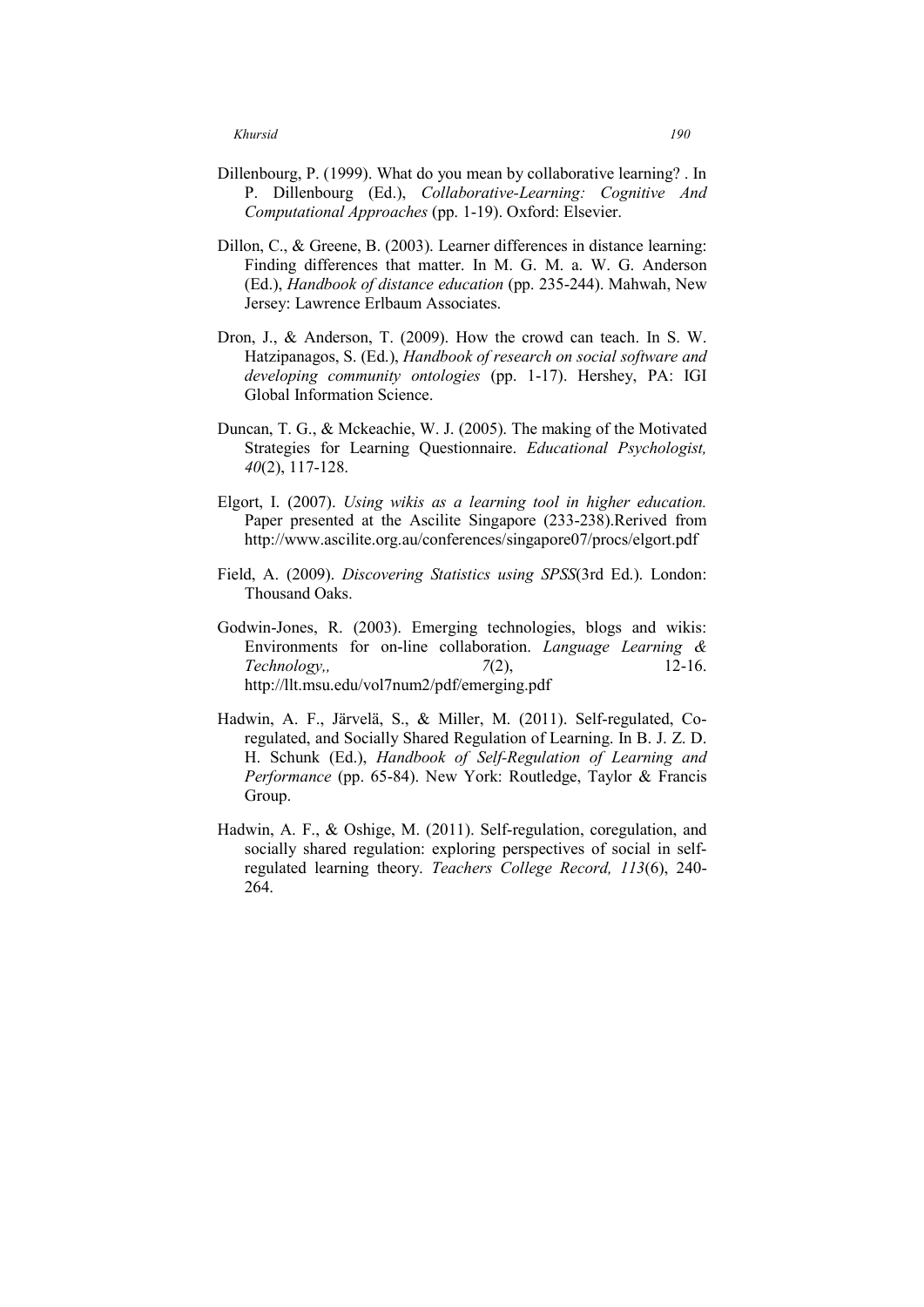- Hancock, D. R., Bray, M., & Nason, S. A. (2002). Influencing university students' achievement and motivation in a technology course. *The Journal of Educational Research, 95*(6), 365-372.
- Hartley, K., & Bendixen, L. D. (2001). Educational research in the internet age: examining the role of individual characteristics. *Educational Researcher, 30*(9), 22-26.
- Hurme, T., Merenluoto, K., & Järvelä, S. (2009). Socially shared metacognition of pre-service primary teachers in a computersupported mathematics course and their feelings of task difficulty: a case study. *Educational Research and Evaluation, 15*(5), 503-524.
- Iiskala, T., Vauras, M., & Lehtinen, E. (2004). Socially-shared metacognition in peer learning. *Hellenic Journal of Psychology, 1*, 147-178.
- Järvelä, S., Naykki, P., Laru, J., & Luokkanen, T. (2007). Structuring and regulating collaborative learning in higher education with wireless networks and mobile tools. *Journal of Educational Technology & Society, 10*(4), 71-79.
- Laister, J., & Kober, S. (2005). *Social aspects of collaborative learning in virtual learning environments.*Retrieved from http://www.networkedlearningconference.org.uk/past/nlc2002/proce edings/papers/19.htm.
- Leung, K., & Chu, S. K. (2009). *Using wikis for collaborative learning: a case study of an undergraduate students' group project in Hong Kong.* Paper presented at the International Conference on Knowledge Management 2009 (pp 1-14).Hong Kong The University of Hong Kong.
- Lipponen, L. (2002). Exploring foundations for computer-supported collaborative learning. In G. Stahl (Ed.), *Computer support for collaborative learning: Foundations for a CSCL community*  (pp. 72-81). Hillsdale, New Jersey: Lawrence Erlbaum.
- .Mäkitalo, K., Häkkinen, P., Järvelä, S., & Leinonen, P. (2002). The mechanisms of common ground in the Web-based interaction. *The Internet and Higher Education,, 5*(3), 247-265.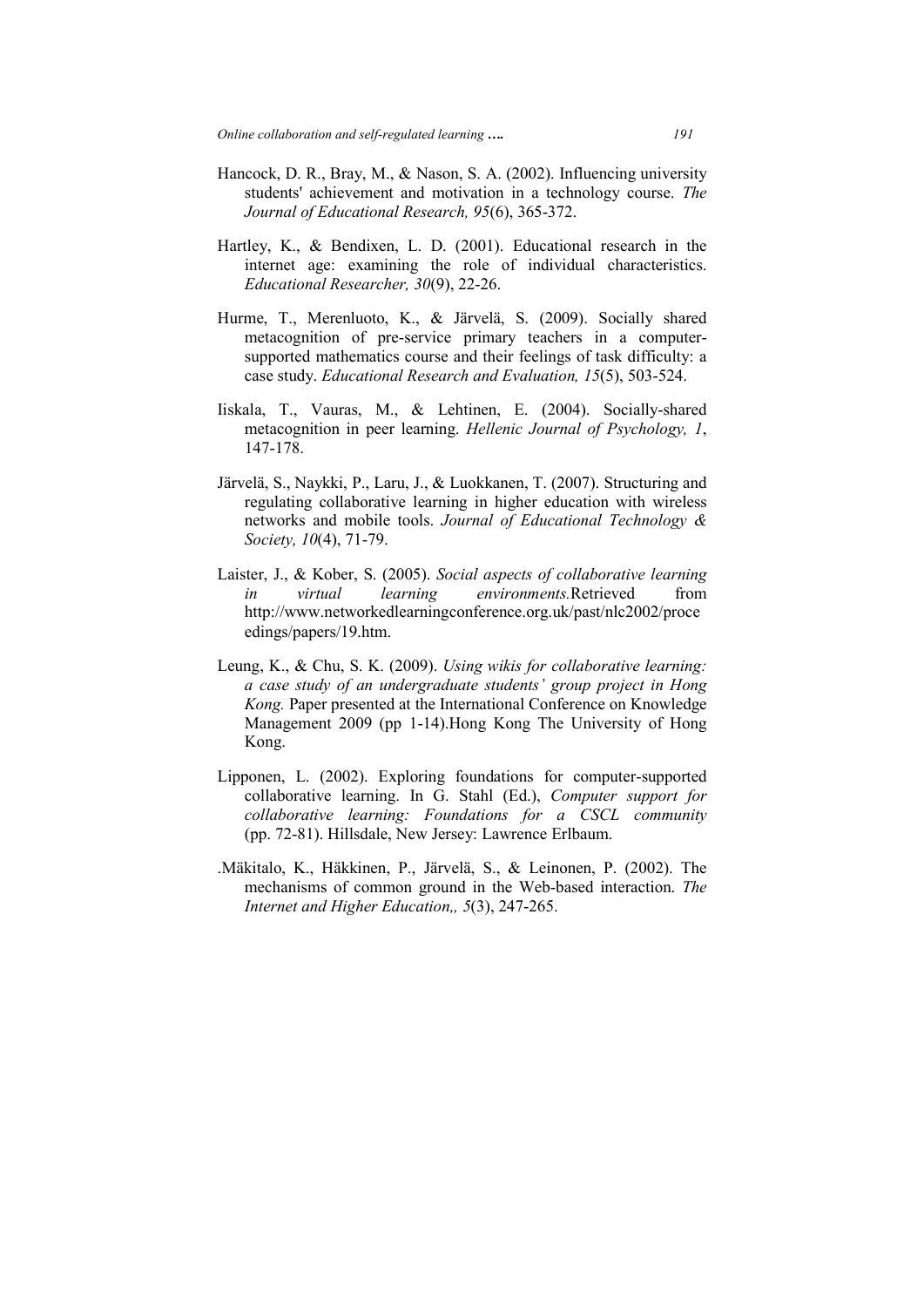- McKenzie, J., Jackson, T., & Hobfoll, S. (2000). Communal aspects of self-regulation. In P. R. P. M.Boekaerts, & M. Zeidner (Ed.), *Handbook of self-regulation* (pp. 275-300). Burlington: Elsevier Academic Press.
- McLoughlin, C., & Lee, M. J. (2010). Personalised and self regulated learning in the Web 2.0 era: international exemplars of innovative pedagogy using social software. *Australasian Journal of Educational Technology, 26*(1), 28-43.
- Mourad, B., Tarik, A., & Pascal, E. (2015). System Interactive Cyber Presence for E- Learning to Break Down Learner Isolation. *International Journal of Computer Applications, 111*(16), 35-40. https://arxiv.org/ftp/arxiv/papers/1502/1502.06641.pdf
- Niemi, H., Nevgi, A., & Virtanen, P. (2003). Towards self-regulation in web-based learning. *Journal of Educational Media, 28*(1), 49-71.
- Palloff, R. M., & Pratt, K. (2005). *Collaborating online: Learning together in community.* San Francisco,: Jossey-Bass.
- Parker, K., & Chao, J. (2007). Wiki as a teaching tool. *Interdisciplinary Journal of e-Learning and Learning Objects, 3*(1), 57-72
- Perkins, D. N. (1992). Technology meets constructivism: Do they make a marriage? . In D. H. J. T. M. Duffy. (Ed.), *Constructivism and the technology of instruction: a conversation* (pp. 45-55). Hillsdale, New Jersey: Lawrence Erlbaum Associates.
- Pintrich. (2005). The role of goal orientation in self-regulated learning. In P. P. M. Boekaerts., & M. Zeidner (Ed.), *Handbook of selfregulation (2nd ed.)* (pp. 452-502). San Diego: Academic Press.
- Pintrich, Smith, D. A., Garcia, T., & McKeachie, W. J. (1991). *A manual for the use of the motivated strategies for learning questionnaire (MSLO)*. Retrieved from https://files.eric.ed.gov/fulltext/ED338122.pdf
- Pintrich, Smith, D. A., Garcia, T., & McKeachie, W. J. (1993). Reliability and predictive validity of the motivated strategies for learning questionnaire (MSLQ). *Educational and Psychological Measurement, 53*(3), 801-813.